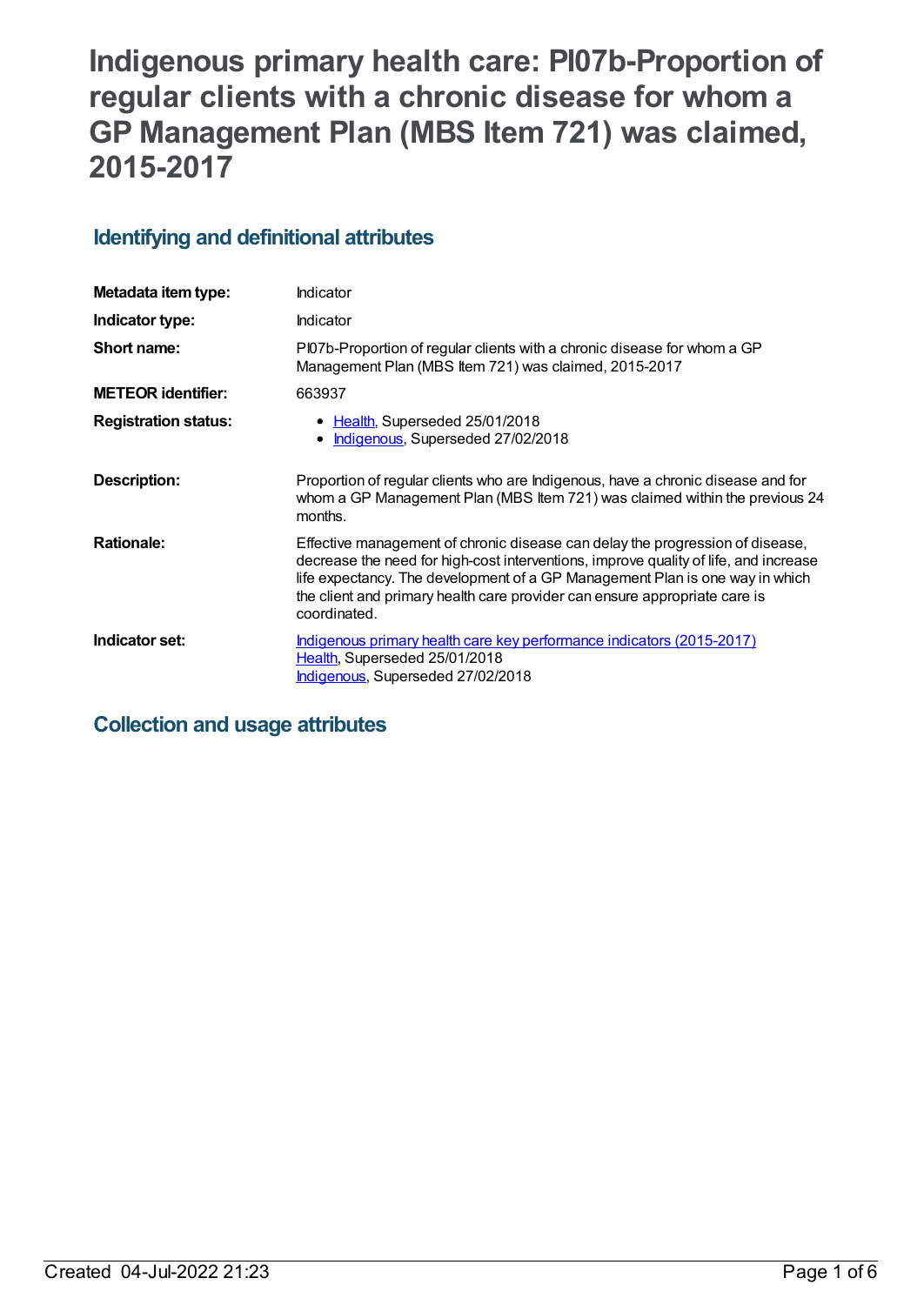| <b>Computation description:</b> | Proportion of regular clients who are Indigenous, have a chronic disease and for<br>whom a GP Management Plan (MBS Item 721) was claimed within the previous 24<br>months.                                                                                                                                                                                                                            |
|---------------------------------|-------------------------------------------------------------------------------------------------------------------------------------------------------------------------------------------------------------------------------------------------------------------------------------------------------------------------------------------------------------------------------------------------------|
|                                 | 'Regular client' refers to a client of an Australian Government Department of Health-<br>funded primary health care service (that is required to report against the Indigenous<br>primary health care key performance indicators) who has an active medical record;<br>that is, a client who has attended the Department of Health-funded primary health<br>care service at least 3 times in 2 years. |
|                                 | GP Management Plan (MBS Item 721): The Chronic Disease Management<br>(CDM) Medicare items on the Medicare Benefits Schedule (MBS) enable GPs to<br>plan and coordinate the health care of patients with chronic or terminal medical<br>conditions (DoH 2014). GP Management Plans, for the purpose of this indicator,<br>are defined in the MBS (Item 721).                                           |
|                                 | Presented as a percentage.                                                                                                                                                                                                                                                                                                                                                                            |
|                                 | Calculated separately for each chronic disease type:                                                                                                                                                                                                                                                                                                                                                  |
|                                 | A) Type II diabetes                                                                                                                                                                                                                                                                                                                                                                                   |
|                                 | Exclude Type I diabetes, secondary diabetes, gestational diabetes mellitus (GDM),<br>previous GDM, impaired fasting glucose, impaired glucose tolerance.                                                                                                                                                                                                                                              |
|                                 | B) Cardiovascular disease                                                                                                                                                                                                                                                                                                                                                                             |
|                                 | C) Chronic obstructive pulmonary disease                                                                                                                                                                                                                                                                                                                                                              |
|                                 | D) Chronic kidney disease                                                                                                                                                                                                                                                                                                                                                                             |
|                                 | At this stage, this indicator is only calculated for Type II diabetes as currently this<br>is the only relevant chronic disease type with an agreed national definition.                                                                                                                                                                                                                              |
| <b>Computation:</b>             | (Numerator + Denominator) x 100                                                                                                                                                                                                                                                                                                                                                                       |
| Numerator:                      | Calculation A: Number of regular clients who are Indigenous, have Type II diabetes<br>and for whom a GP Management Plan (MBS Item 721) was claimed within the<br>previous 24 months.                                                                                                                                                                                                                  |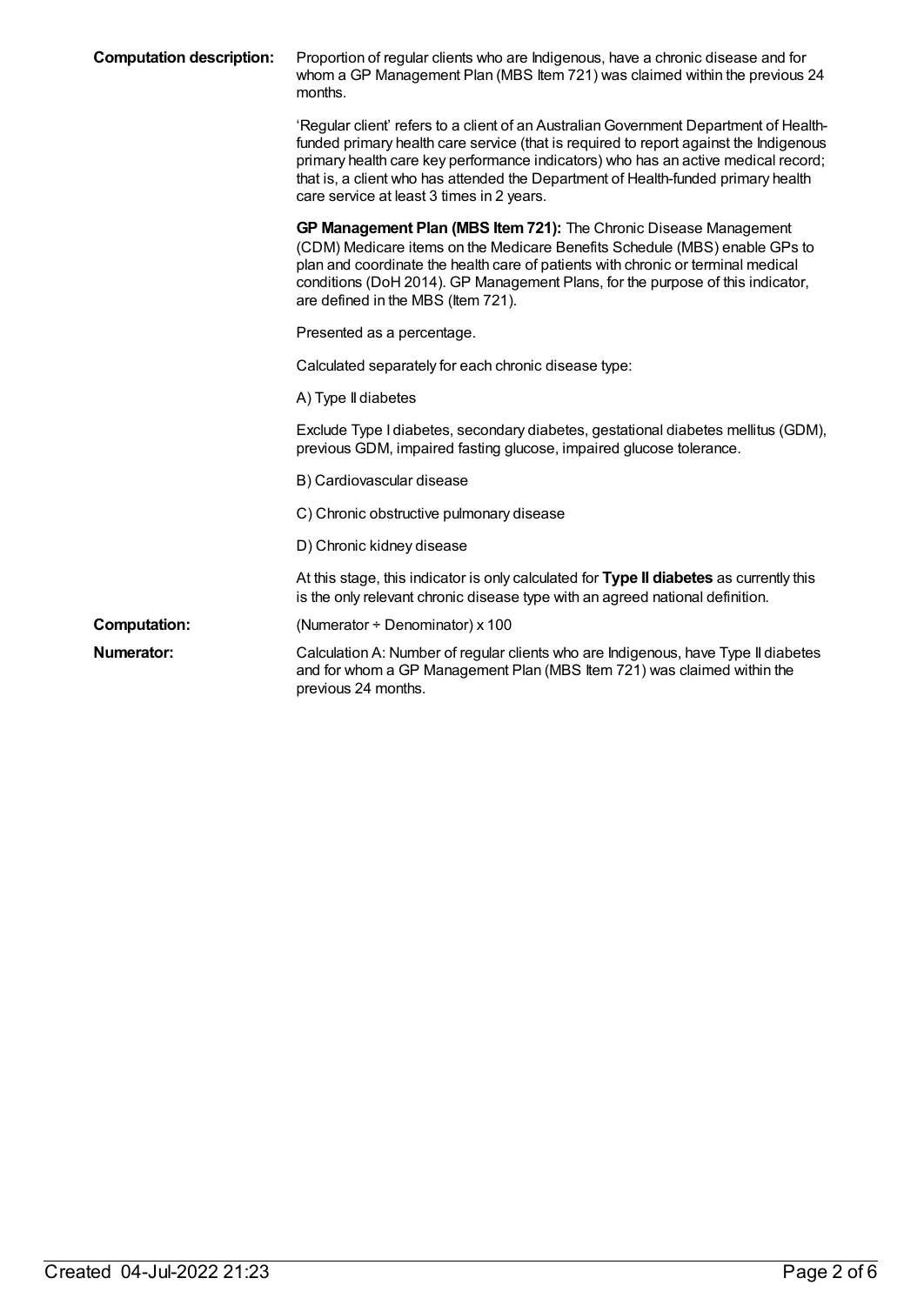[Person—diabetes](https://meteor.aihw.gov.au/content/270194) mellitus status, code NN

**Data Source**

[Indigenous](https://meteor.aihw.gov.au/content/430643) primary health care data collection

**NMDS / DSS**

[Indigenous](https://meteor.aihw.gov.au/content/585036) primary health care DSS 2015-17

**Guide for use**

Type II diabetes only.

### **Data Element / Data Set**

[Person—Indigenous](https://meteor.aihw.gov.au/content/291036) status, code N

**Data Source**

[Indigenous](https://meteor.aihw.gov.au/content/430643) primary health care data collection

**NMDS / DSS**

[Indigenous](https://meteor.aihw.gov.au/content/585036) primary health care DSS 2015-17

**Data Element / Data Set**

[Person—regular](https://meteor.aihw.gov.au/content/436639) client indicator, yes/no code N

**Data Source**

[Indigenous](https://meteor.aihw.gov.au/content/430643) primary health care data collection

**NMDS / DSS**

[Indigenous](https://meteor.aihw.gov.au/content/585036) primary health care DSS 2015-17

## **Data Element / Data Set**

Person-GP [Management](https://meteor.aihw.gov.au/content/504966) Plan (MBS Item 721) indicator, yes/no code N

**Data Source**

[Indigenous](https://meteor.aihw.gov.au/content/430643) primary health care data collection

**NMDS / DSS**

[Indigenous](https://meteor.aihw.gov.au/content/585036) primary health care DSS 2015-17

**Denominator:** Calculation A: Total number of regular clients who are Indigenous and have Type II diabetes.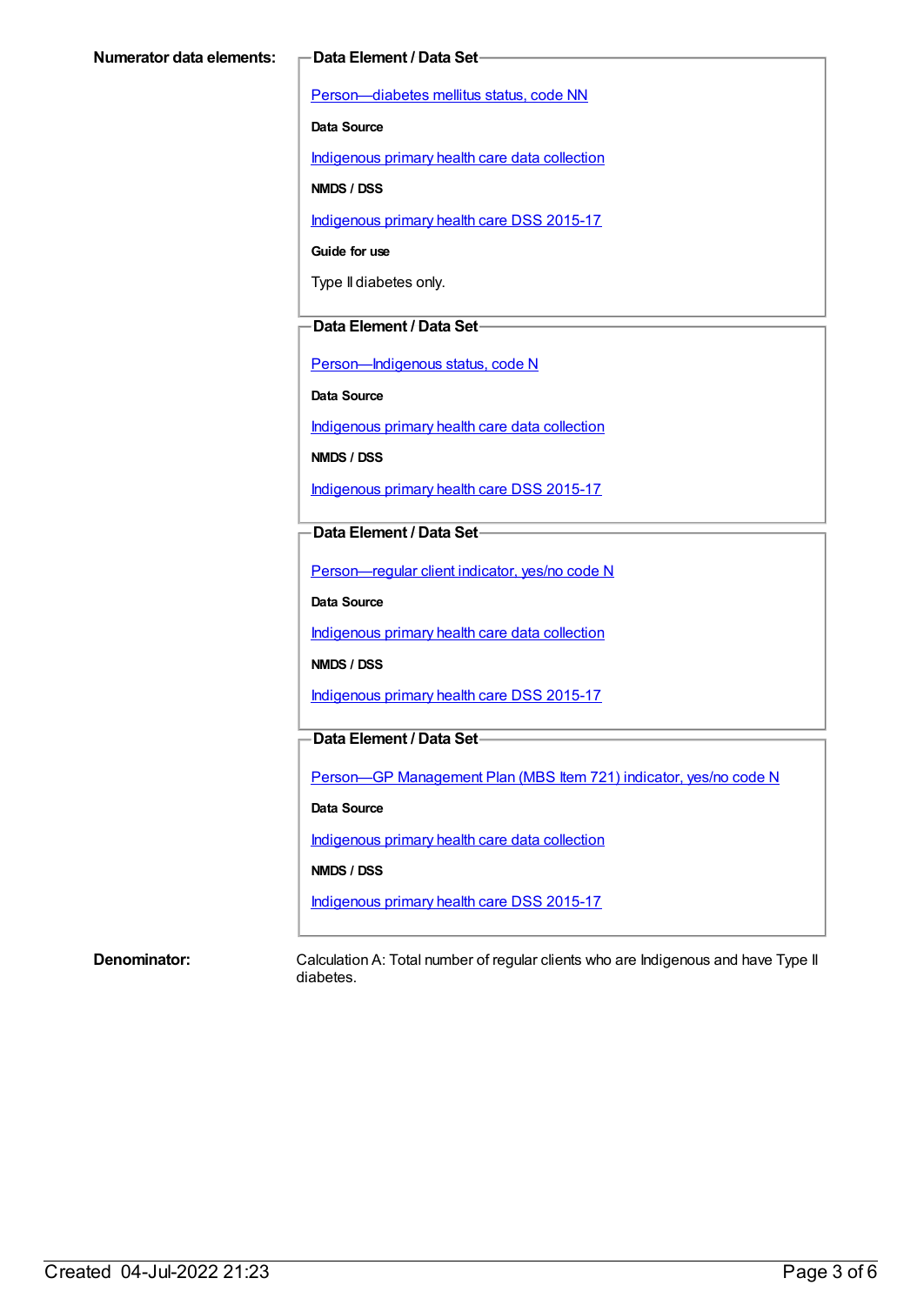#### **Denominator data elements:**

#### **Data Element / Data Set**

[Person—diabetes](https://meteor.aihw.gov.au/content/270194) mellitus status, code NN

**Data Source**

[Indigenous](https://meteor.aihw.gov.au/content/430643) primary health care data collection

**NMDS / DSS**

[Indigenous](https://meteor.aihw.gov.au/content/585036) primary health care DSS 2015-17

**Guide for use**

Type II diabetes only.

### **Data Element / Data Set**

Person-Indigenous status, code N

**Data Source**

[Indigenous](https://meteor.aihw.gov.au/content/430643) primary health care data collection

**NMDS / DSS**

[Indigenous](https://meteor.aihw.gov.au/content/585036) primary health care DSS 2015-17

### **Data Element / Data Set**

[Person—regular](https://meteor.aihw.gov.au/content/436639) client indicator, yes/no code N

**Data Source**

[Indigenous](https://meteor.aihw.gov.au/content/430643) primary health care data collection

**NMDS / DSS**

[Indigenous](https://meteor.aihw.gov.au/content/585036) primary health care DSS 2015-17

#### **Disaggregation:** 1. Sex:

a) Male b) Female

2. Age: a) 0-4 years b) 5-14 years c) 15-24 years d) 25-34 years e) 35-44 years f) 45-54 years g) 55-64 years h) 65 years and over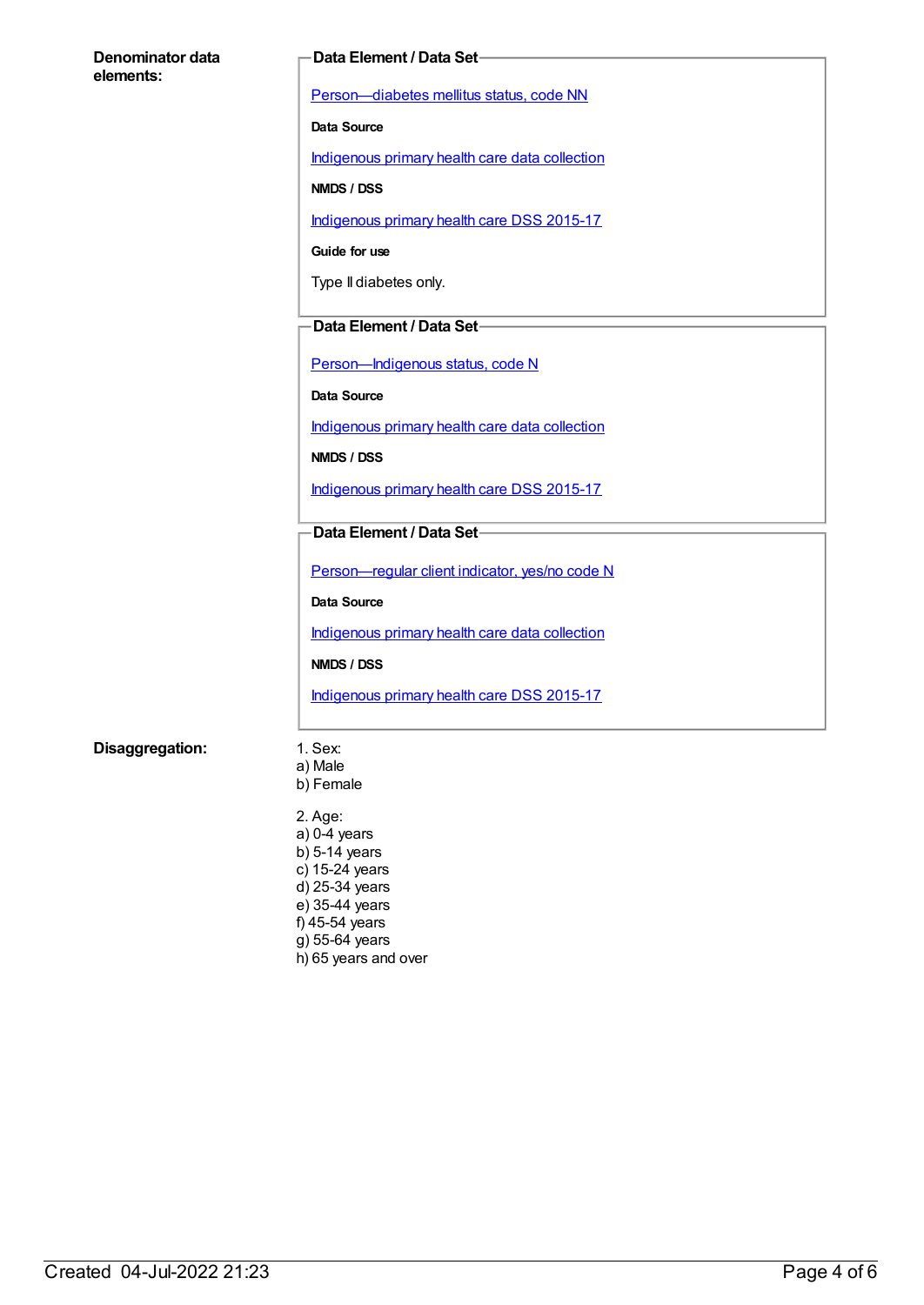| <b>Disaggregation data</b> |  |
|----------------------------|--|
| elements:                  |  |

#### **Data Element / Data Set**

[Person—sex,](https://meteor.aihw.gov.au/content/287316) code N

**Data Source**

[Indigenous](https://meteor.aihw.gov.au/content/430643) primary health care data collection

**NMDS / DSS**

[Indigenous](https://meteor.aihw.gov.au/content/585036) primary health care DSS 2015-17

## **Data Element / Data Set**

[Person—age,](https://meteor.aihw.gov.au/content/303794) total years N[NN]

**Data Source**

[Indigenous](https://meteor.aihw.gov.au/content/430643) primary health care data collection

**NMDS / DSS**

[Indigenous](https://meteor.aihw.gov.au/content/585036) primary health care DSS 2015-17

## **Representational attributes**

| <b>Representation class:</b> | Percentage |
|------------------------------|------------|
| Data type:                   | Real       |
| Unit of measure:             | Person     |

## **Indicator conceptual framework**

| <b>Framework and</b> | Continuous |
|----------------------|------------|
| dimensions:          |            |

## **Data source attributes**

| Data sources: | Data Source                                           |
|---------------|-------------------------------------------------------|
|               | <u>Indigenous primary health care data collection</u> |
|               | <b>Frequency</b>                                      |
|               | 6 monthly                                             |
|               | Data custodian                                        |
|               | Australian Institute of Health and Welfare.           |

## **Accountability attributes**

|                      | <b>Further data development</b> / Further work is required to reach agreement on national definitions for other chronic |
|----------------------|-------------------------------------------------------------------------------------------------------------------------|
| collection required: | diseases including cardiovascular disease, chronic obstructive pulmonary disease                                        |
|                      | and chronic kidney disease.                                                                                             |

## **Source and reference attributes**

| <b>Submitting organisation:</b> | Australian Institute of Health and Welfare |
|---------------------------------|--------------------------------------------|
|                                 | Australian Government Department of Health |